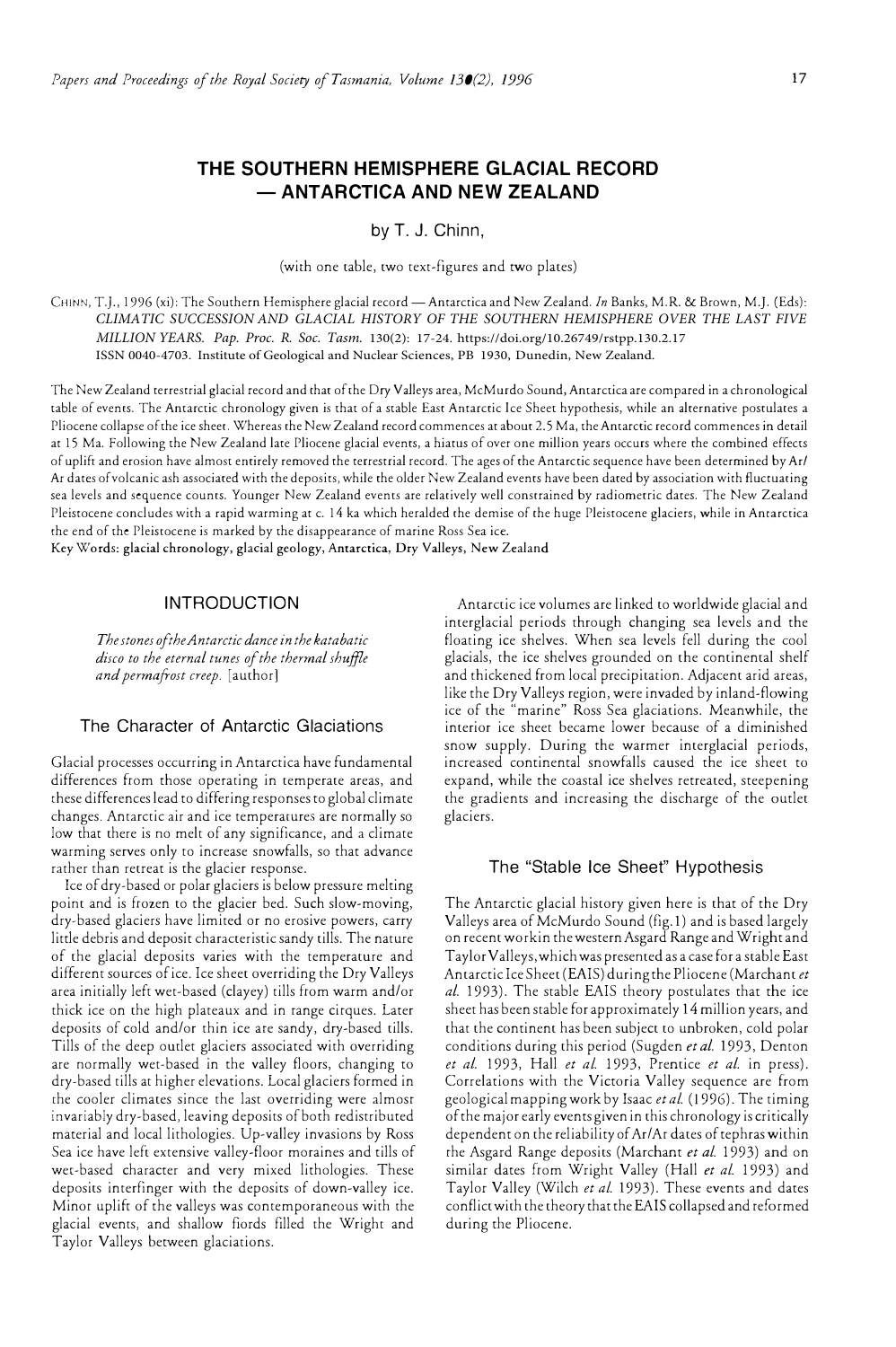

*FIC.* 1 --- *The Dry Valleys region, McMurdo Sound.* 

## The "Meltdown" Theory

An alternative hypothesis is based on the presence of Pliocene marine diatoms in the high-altitude glacial tills of the Sirius Formation. The presence of the diatoms implies that the EAIS had collapsed in the Pliocene and open sea existed to the inland side of the Transantarctic Mountains. A late Pliocene regrowth of the EAIS then overrode the Transantarctic Mountains, emplacing the diatom-laden Sirius Formation (Mercer 1972, Webb & Harwood 1987).

# GLACiAL HISTORY CHRONOLOGY

The chronology of glacial history in Antarctica and New Zealand is shown in table 1. This table is a "best guess" in the face of mutually conflicting or undated data. The Antarctic part was developed for the gelogical map presented in Isaac *eta!* (1996) and is based on papers of the volume *Ceografiska Annaler* 75A (4). A full set of all references consulted is given with the map. The New Zealand part is based mainly on the review by Suggate (1990).

### Ice-Sheet Overriding Prior to 15.2 Ma

The Antarctic glacial record commences over an order of magnitude earlier than that of temperate regions. The present landscape was shaped in late Oligocene to upper Miocene times (table 1) by wet-based continental icc repeatedly overriding a fluvially dissected landscape (Webb 1990, Hall *et al.1993).* The earliest evidence of Antarctic glaciation is from glaciomarine sediments in a McMurdo Sound Sediment and Tectonic Studies (MSSTS) core, which indicate the presence of icebergs from 31 Ma in Late Oligocene (Harwood 1986). From this extensive period, wet-based tills of the Sirius Formation, containing in situ wood fragments of *Nothofogus* sp. and diatom assemblages of inferred early Pliocene age, survive on the oldest high surfaces of the Transantarctic Mountains (Mercer 1972, McKelvey *et a!* 1991).

Towards the end of the Miocene, recession of continental ice was associated with a cooling climate that changed the nature of the glaciers from wet-based (temperate) to drybased (polar), and glacial erosion effectively ceased beneath all but deep ice streams.

#### Prior to  $15.2$  Ma  $-$  Late Miocene Weathering

There followed a period of deep subaerial weathering and colluviation under cold desert conditions, synchronous with a fiord in Wright Valley, that produced the highly oxidised and poorly sorted Koenig Colluvium, with *well*developed ventifacts (Marchant *etal.* 1993). This colluvium is widely distributed throughout the Asgard Range.

#### 15.2-14.8 Ma - Local Glaciation Following Ice-Sheet Withdrawal

Following the withdrawal of continental ice, an early episode of alpine glaciation in the western Asgard Range is recorded by Sessrumnir Till, found in the base of depressions in Asgard Range cirques. Underlying bedrock striae indicate down-valley ice flows (Marchant *et a!* 1993). The till is of a wet -based glacier origin, probably from a local glacier, and antedates volcanic ash deposits of 15.2-14.8 Ma.

#### 15-13.6 Ma - The Last Ice-Sheet Expansion

The last major ice-sheet expansion event is recorded by three till deposits. Asgard Till records rising ice levels at the mouths of the high cirques, Jotunheim Till comprises mainly redistributed deposits recording climax ice levels, and Peleus Till was left in the main valleys by the associated outlet glaciers. There are no deposits recording recession of this event, although the Bull Drift deposits of Victoria Valley suggest a complex of rising and falling icc levels (Isaac *etal. 1996).* 

Deposits of Asgard Till are directed into the mouths of cirques along the Asgard, Olympus and Apocalypse Ranges (Claridge & Campbell 1978, Marchant *et al.* 1993) and are interpreted as a still-stand during rising levels of this event. The age of the deposit is greater than 13.6 million years inferred from volcanic ash found in sand wedges (Marchant *et al. 1993).* 

Jotunheim Till represents the culmination of thick northeast-flowing ice that engulfed the Asgard Range and reworked colluvial deposits, rock glacier deposits and regolith (Denton *et al.* 1984, Marchant *et al.* 1990). The ice flowing through the Asgard Range was close to pressure melting point and is associated with meltwater erosion features and wet-based abrasion of the low-lying cirque headwall saddles. Ash dates indicate that the event finished prior to 10.5 Ma and probably occurred berween *15.21*  14.8 and 13.6 Ma (Marchant *et at. 1993).* 

This whole period of the last ice-sheet overriding is represented by Peleus Till which blankets much of the floor and southern wall of Wright Valley, with its upper limit descending eastward from 1150 m elevation. Peleus Till overlies Miocene glaciomarine silt in DVDP4a in Lake Vanda (Cartwright *et al.* 1974). In the middle of Wright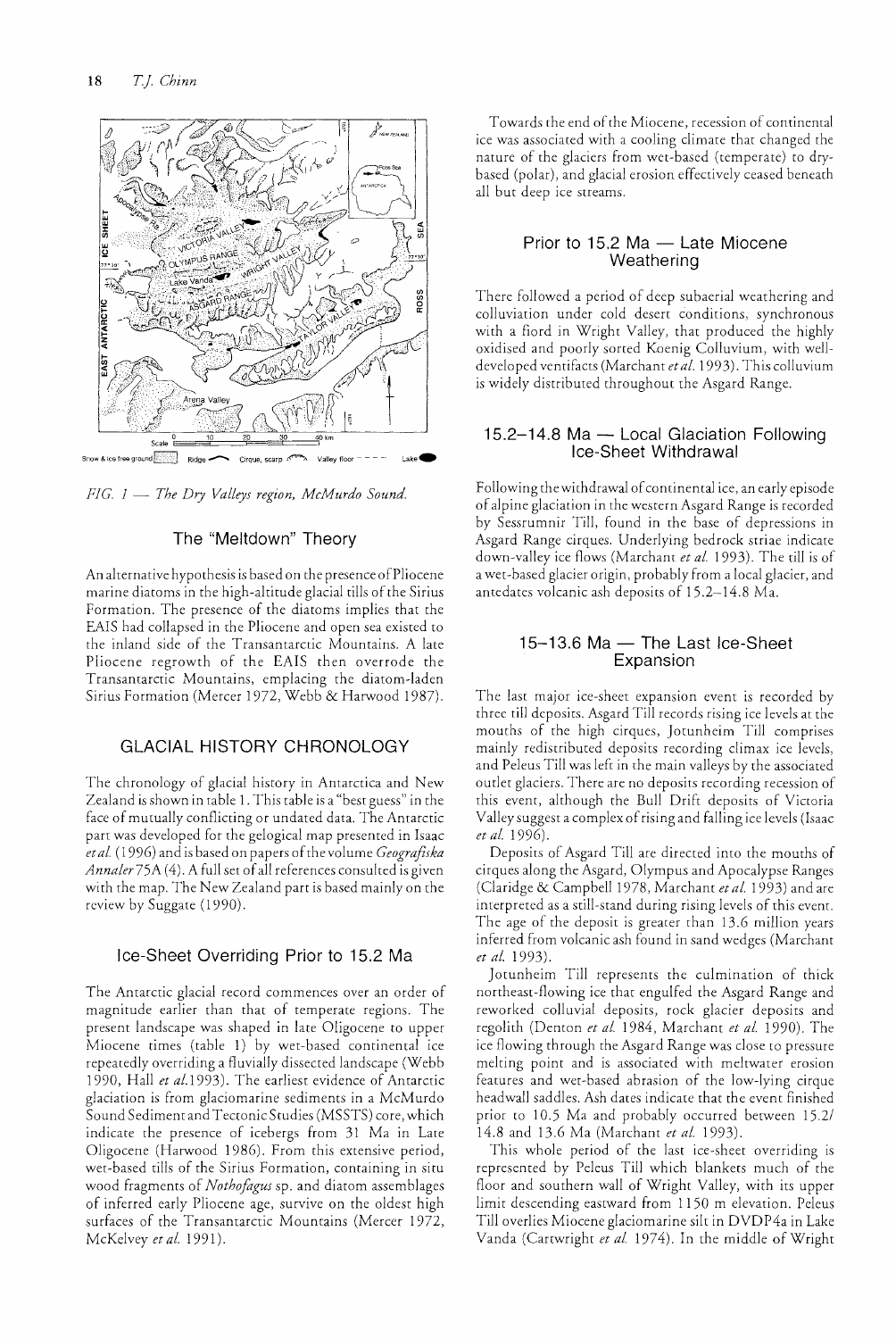Valley, the till is overlain by Alpine III and IV moraines of local alpine glaciers. The volume and variety of Bull Drift deposits surviving in Victoria Valley suggest that the Peleus was a multiple, long-duration episode (Isaac *et al. 1996).* 

#### 12.5-5.5 Ma - Alpine Cirques Empty

From 12.5 to 5.5 Ma the alpine cirques were empty of ice during a long period of cold desert climate, and the Alpine glaciers did not acquire their present form until about 5.5 Ma, when the Alpine IV and Alpine III expansions entered the shallow Jason Fiord which filled Wright Valley prior to tectonic uplift to present levels. From <sup>40</sup>Ar/<sup>39</sup>Ar and other dates, the Alpine IV expansion was constrained to >3.7 Ma and the Alpine III to <3.5 Ma, probably berween 3.2 and 2.5 Ma (Hall *et al.* 1993). The correlatives in Victoria Valley are extensive deposits of younger Bull Drift.

# 12.5 Ma to c. 3 Ma - Cold Desert Cooling

Following withdrawal of overriding ice, the ice sheet underwent modest expansions to leave the 9.5 Ma Quartermain Drift, and final Bull Drift events in Victoria Valley. During climate cooling and deglaciation from c. 7 Ma, the ice sheet and outlet glaciers have no recorded fluctuations until about 3 Ma, when the Taylor IVb moraine (pI. 1) records the greatest expansion in the last 3.47 Ma (Wilch *et al. 1993).* 

# $2.5-1.8$  Ma  $-$  Worldwide Cooling

There is no terrestrial record of this period in Antarctica; presumably all glaciers retreated to behind their present limits. However, New Zealand glaciations commenced at this time.

# New Zealand Pliocene Glaciations

The New Zealand terrestrial glacial record begins in the Late Pliocene when the main South Island mountain ranges had been rising for perhaps rwo million years (Suggate 1990). The earliest definitive glacial deposit is till of the Ross Glaciation found at Ross in Westland (fig. 2). (Note that this name has no connection with the Antarctic Ross Sea glaciations.) The steeply dipping till lies conformably on Pliocene marine beds and is overlain by marine sandstone and conglomerate oflate Pliocene age (Gage 1945). Towards the northeast, extensive accumulations of weathered gravels are attributed to the Ross Glaciation. Associated with and overlying the Ross deposits are thoroughlyweathered Pliocene conglomerates of the Old Man Group. Both of these weathered gravel formations are attributed to an increase of glacial activity. In a separate area to the northeast, weathered till, lake silt and gravel of the Porika Formation (c. 2.1 Ma) lie on basement near the Alps and extend northwards to rest on the extensive Moutere Gravel. Age relationships have been coarsely estimated from pollen floras (Mildenhall & Suggate 1981).

The principal on-land records of both late Pliocene and early Pleistocene time are the marine units from the Wanganui Basin of the western North Island. Here the



*PLATE 1 Moraines of higher levels of the Taylor Glacier in Arena Valley. Taylor Glacier and Asgard Range in background.* 



*FIG.* 2 - *New Zealand South Island showing present and Pleistocene glacial extents and shorelines, together with Pliocene and Pleistocene aggradation gravels.* 

"first marked faunal evidence of cooling of the seas in New Zealand was the abrupt appearance of subantarctic taxa" (Beu *et al.* 1987), considered to be c. 2.4 Ma (Edwards 1987). If this earliest major cooling is associated with the Ross Glaciation, it is no better dated than the 2.6-2.4 Ma range.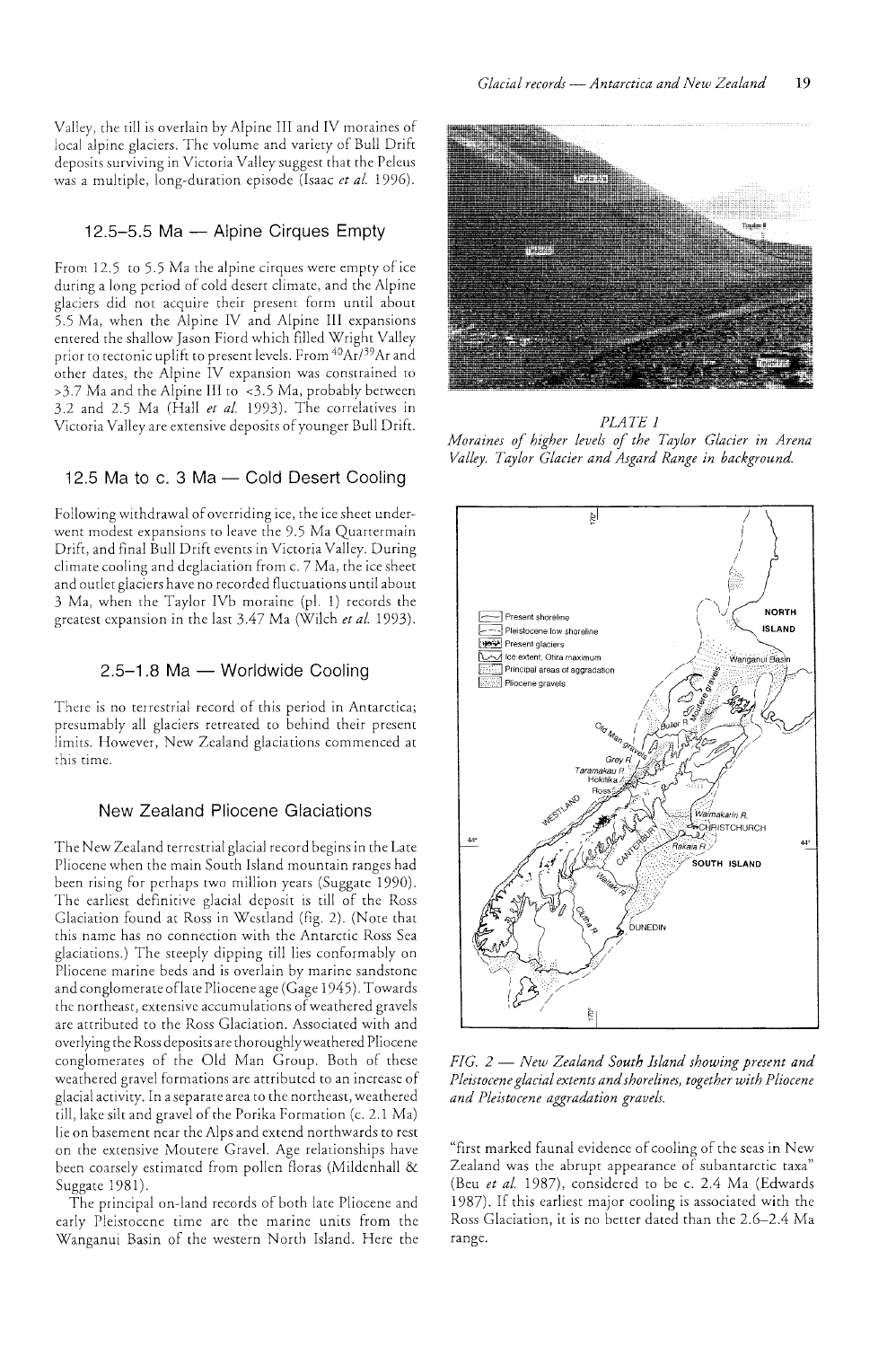|                              |                           |                                        | <b>NEW</b>                      | <b>ZEALAND</b><br><b>ANTARCTICA</b>                          |                                                                |                                                 |                                                                              |                          |
|------------------------------|---------------------------|----------------------------------------|---------------------------------|--------------------------------------------------------------|----------------------------------------------------------------|-------------------------------------------------|------------------------------------------------------------------------------|--------------------------|
| <b>AGE</b><br>Кa             | $0^{16/18}$<br>Stage      | WORLD<br><b>EVENTS</b>                 | <b>EVENTS</b>                   | <b>STAGES</b>                                                | <b>CLIMATE</b>                                                 | <b>ICE SHEET</b><br>& OUTLET<br><b>GLACIERS</b> | ALPINE &<br><b>VALLEYS</b>                                                   | ROSS ICE<br><b>SHELF</b> |
| 0<br>6<br>12                 | 0<br>1a<br>$\overline{2}$ | Interglacial                           | <b>ARANUIAN</b>                 | *Waiho                                                       |                                                                |                                                 |                                                                              |                          |
| 14                           | 2                         |                                        |                                 | *Kumara 3 †Poulter<br>‡Acheron<br>·Hawea                     |                                                                | Taylor 1                                        | Alpine I<br>To 12.2 Ka<br>Packard Drift                                      |                          |
| 16.5<br>15.3                 |                           | Glacial                                | <b>OTIRAN</b>                   | Minor Interval<br>*Kumara 22<br>+Blackwater 2<br>‡Bayfield 3 | Cold desert                                                    |                                                 |                                                                              | Ross Sea                 |
| 18                           | 2 <sub>b</sub>            |                                        |                                 | †Blackwater 1<br>±Bayfield 1,2<br>·Mt Iron                   |                                                                |                                                 | Packard                                                                      |                          |
| $\overline{27}$              | 3                         |                                        |                                 | Important Interval                                           |                                                                |                                                 | Drift                                                                        |                          |
| $\overline{28}$<br>53<br>60  | За<br>Зс<br>4             |                                        |                                 | *Kumara 21<br>†Otarama<br>‡Tui Ck<br>•Albert Town            | 20-60 Ka<br>cool glacial                                       | Contraction                                     |                                                                              |                          |
| 70<br>80<br>90<br>100<br>110 | 5<br>5a<br>5b<br>5c<br>5d | Interglacial                           | KAIHINU                         |                                                              | 70 -130 Ka<br>warm,<br>Interglacial                            | Taylor II<br>116Ka                              | Alpine II<br><3.3Ma<br>Packard Drift                                         |                          |
| 120<br>130<br>185            | 5e<br>6<br>6f             | Glacial                                | WAIMEAN                         | *Kumara 1<br><b>tWoodstock</b><br>#Woodlands<br>•Luggate     |                                                                |                                                 | Packard                                                                      | Ross Sea II              |
| 210                          | 7                         | Interglacial                           | <b>KARORO</b>                   |                                                              |                                                                | Taylor III                                      | Drift                                                                        |                          |
| 280<br>300                   | 8                         | Glacial                                | <b>WAIMAUNGAN</b>               | *Hohonu<br><b>†Avoca</b>                                     |                                                                |                                                 |                                                                              | Ross Sea                 |
| 310<br>341                   | 9                         | Interglacial                           | Un-named                        |                                                              |                                                                |                                                 |                                                                              |                          |
| 340<br>310                   | 10                        | Glacial                                | <b>NEMONAN</b>                  | *Cockeye Fm<br>‡Hororata Fm                                  | 350 Ka<br>cool                                                 |                                                 |                                                                              | Ross Sea                 |
| $410 - 445$                  | 11                        | Interglacial                           |                                 |                                                              |                                                                |                                                 |                                                                              |                          |
| 445 - 510<br>$510 - 540$     | $\overline{12}$           | Glacial<br>Interglacial                |                                 | •Lindis?                                                     | Cool                                                           |                                                 | Vida                                                                         | Ross Sea                 |
| $540 - 550$                  | 13<br>14                  | Glacial                                |                                 | •Lowburn?                                                    | Cool                                                           |                                                 | Drift                                                                        | Ross Sea                 |
| 550 - 610                    | 15                        | Interglacial                           |                                 |                                                              |                                                                |                                                 |                                                                              |                          |
| 610 - 655                    | 16                        | Glacial                                |                                 | •Lowburn?                                                    | Cool                                                           |                                                 |                                                                              | Ross Sea                 |
| $655 - 680$                  | 17                        | <b>Interglacial</b>                    |                                 |                                                              |                                                                |                                                 |                                                                              |                          |
| $680 - 710$                  | 18                        | Glacial                                |                                 |                                                              | Cool                                                           |                                                 |                                                                              | Ross Sea                 |
| $710 - 730$<br>$730 - 760$   | 19<br>$\overline{20}$     | Interglacial<br>Glacial                |                                 |                                                              | Cool                                                           |                                                 |                                                                              | Ross Sea                 |
| 760 - 785                    | 21                        | Interglacial                           |                                 |                                                              |                                                                |                                                 |                                                                              |                          |
| 785 - 900                    | 22                        | Glacial                                |                                 |                                                              | Cool                                                           |                                                 |                                                                              | Ross Sea                 |
| $1 - 1.5$ Ma                 |                           | Cool                                   |                                 | •Northburn                                                   |                                                                |                                                 |                                                                              |                          |
| $423$ Ka<br>> 1Ma            |                           |                                        |                                 |                                                              | Cold desert                                                    | Taylor IVa<br>>1Ma                              |                                                                              |                          |
| 2.0M                         |                           |                                        | *PORIKA<br>$(2.1 - 2.2$ Ma)     |                                                              |                                                                |                                                 |                                                                              |                          |
| 2.5M                         |                           | Worldwide<br>cooling<br>$1.8 - 2.5$ Ma | <b>ROSS</b><br>$(2.4 - 2.6$ Ma) |                                                              |                                                                |                                                 |                                                                              |                          |
| 1.2Ma,<br>$2.7 - 2.97$<br>Ma |                           |                                        |                                 |                                                              | Cold desert.<br>Greatest<br>gl.expansion<br>in last 3.47<br>Ma | Tavlor IVb<br>$2.1 - 7.4$ Ma                    | Alpine III                                                                   |                          |
| 2.5-3.2 Ma                   |                           |                                        |                                 |                                                              | Modest<br>expansion<br>De-glaciation<br>Marine<br>invasion     |                                                 | Alpine IV<br>>3.7 Ma                                                         |                          |
| 3.5-3.9 Ma                   |                           |                                        |                                 |                                                              |                                                                |                                                 |                                                                              |                          |
| 3.9 Ma                       |                           |                                        |                                 |                                                              | Cold desert                                                    |                                                 | Hart Ash                                                                     |                          |
| 4.2 Ma<br>5.5 Ma             |                           |                                        |                                 |                                                              | Cold desert<br>Deglaciation                                    |                                                 | Marine invasion<br>shallow FIORD<br>Alpine glaciers<br>take present<br>form. |                          |

TABLE 1 Glacial history — an Antarctic–New Zealand correlation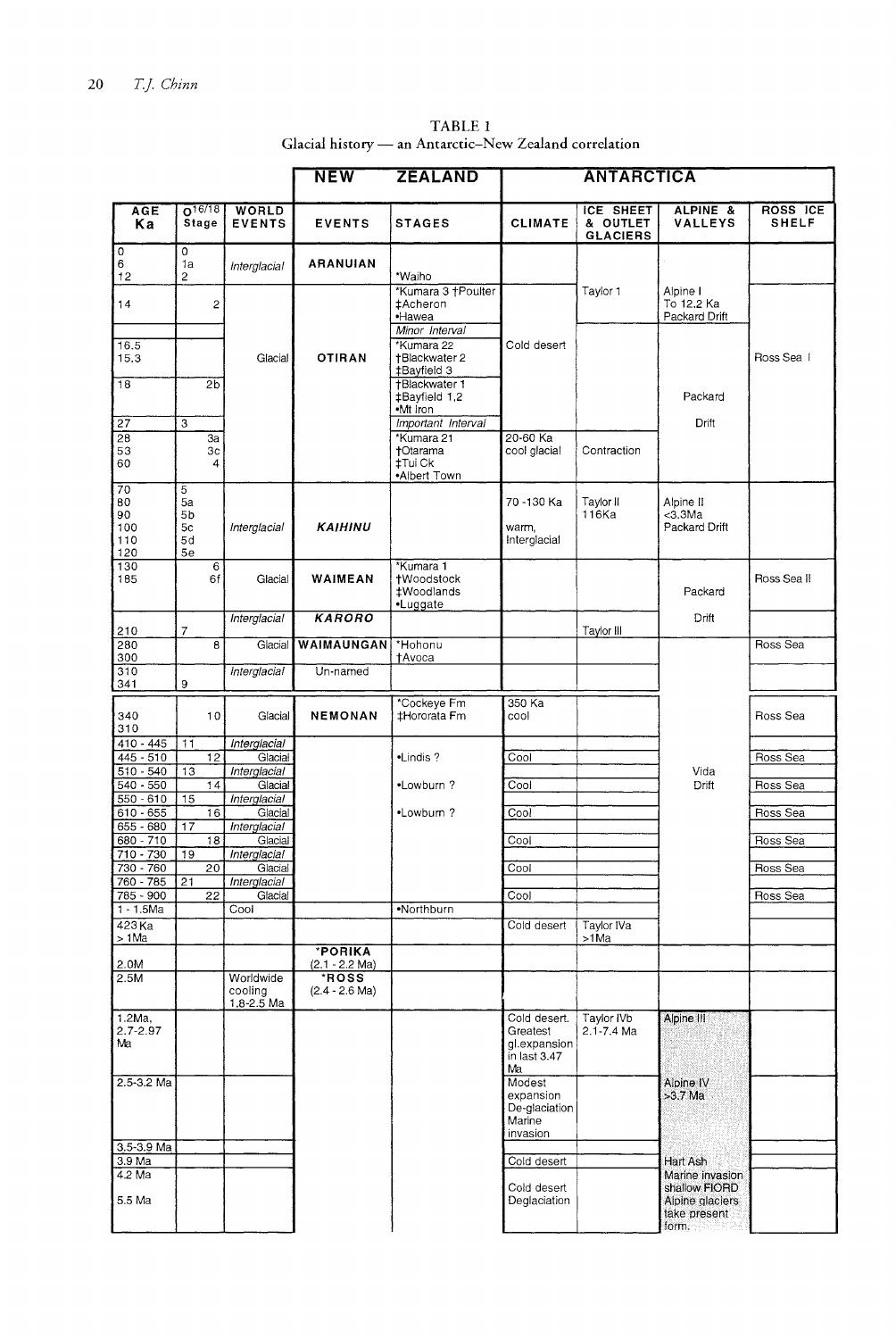

Westland

† Waimakariri R.<br>‡ Rakaia R. Rakaia R.

• Clutha R.

#### New Zealand Early to Mid Pleistocene

After the Pliocene, apart from sparse evidence from Westland and weathered gravels in the upper Clutha Valley, there follows a major gap of well over a million years in the South Island record of glacial deposits (Suggate 1990). Combined effects of rapid uplift and erosion have destroyed most evidence of glaciation from c. 2.1 Ma until the last 0.35 Ma. Westland evidence is from marine terraces which may extend back to 0.7 Ma, inferred to represent interglacial episodes alternating with glacial outwash surfaces. In the upper Clutha Valley (pi. 2), Northburn, Lowburn and Lindis Tills and Gravels have yielded U/Th dates that indicate that the Lindis event is of Isotope Stage 10 or 12 and that Northburn deposits may be up to one million years in age (McSaveney *et at.* 1992).

## Antarctic Early to Mid Pleistocene

It has been demonstrated that local and alpine glaciers expanded during Pleistocene interglacial periods (Hendy *et al.* 1979, Denton *et al.* 1989) and the complex Vida Drifts of Victoria Valley (Calkin 1971) are assigned to these warmer events. Small expansions of the ice sheet and corresponding rise in outlet glacier levels, also assumed to be in response to interglacial warming, are represented by the Taylor IVa moraines (pI. 1). Inland-flowing Ross Sea glaciations characterise the Pleistocene interglacials (Stuiver *et al.* 1981). Widespread drifts of erratics in the floors of most main valleys are attributed to these early Ross Sea events.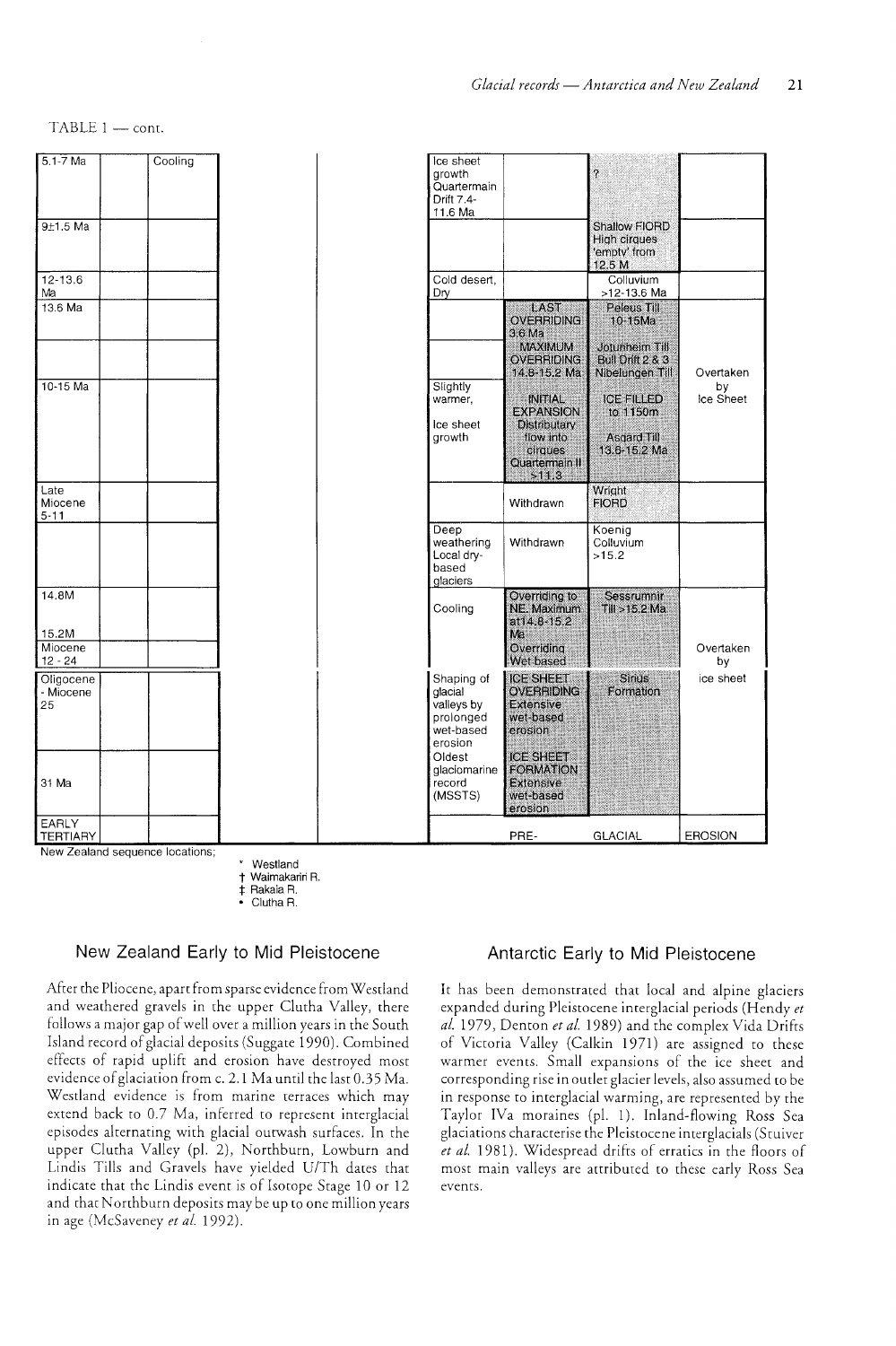

#### PLATE 2

*The older glacial deposits of the upper Clutha River, the oldest sequence of glacial events recognised in New Zealand. Ice limits indicated are: No, Northburn; Lo, Lowburn; Li, Lindis and Lindis moraine.* 

#### Antarctic Mid to Late Pleistocene Interglacials

The moraines of all the late Pleistocene events are close to the present glaciers, lying in positions similar to the "Litde Ice Age" moraines of temperate glaciers elsewhere in the world. This indicates that Pleistocene fluctuations have been remarkably small, with recession to behind the present ice extents the most probable dominant position.

Local alpine glaciers expanded during interglacials. From  ${}^{40}\mathrm{Ar}$ /39 Ar and other dates, the Alpine II glaciation in Wright Valley is constrained to <3.2 Ma and, from surfaces having soil-weathering stage 2 (Hall *et al.* 1993), is probably late Quaternary in age. The c. 120 ka Taylor II Drift is tentatively correlated with Alpine II moraines (Denton *et al.* 1993). The hummocky Packard Drift of the Victoria Valley floor grades back to ice-cored moraines of the present glaciers. Packard Drift is undated, but the degree of weathering indicates a mid to late Pleistocene age (Calkin 1971) and is tentatively allocated an age range from Taylor III to the present. Taylor I and Alpine I moraines are in contact with present ice and are younger than 12 000 years.

#### Antarctic Mid to Late Pleistocene Glacials

The Ross Sea drifts, reaching elevations of  $300-400$  m, were deposited in the valleys and around the coasts of the Dry Valleys area by infilling of McMurdo Sound by grounded ice (Stuiver *et ai.* 1981). This ice lifted the profiles of the outlet glaciers, where lateral drift sheets record the fluctuations of Ross Sea ice levels (Denton *et al.* 1989). Associated with the Ross Sea glacials were massive lakes of meltwater which filled the valleys dammed by the inflowing ice. Both Otiran (Wisconsin) and Waimean (Illinoian) have been recognised as Ross Sea I and Ross Sea II respectively, but earlier events have not been differentiated away from outlet glacier marginal drifts. Massive late Wisconsin/Holocene recession of Ross I grounded ice from McMurdo Sound was underway at 13000 yr BP and completed by 6000 yr BP.

### New Zealand Mid to Late Pleistocene **Glaciations**

The mid to Late Pleistocene glaciations took place in a setting substantially similar to that of the present day, where valley glaciers characterise all glaciated catchments. Water was plentiful, enabling enormous fluvioglacial deposits like the Canterbury Plains, rather than periglacial features, to be formed. Judged by the generally similar extents of glaciers during the late Pleistocene, conditions for all were basically similar to the last, Otiran Glaciation, when temperature depressions of between 4° and 6°C have been estimated. Deposits offour glaciations commencing at Oxygen Isotope Stage 10 have been identified (Suggate 1990). The Westland glacial sequence appears to have the most complete record (Suggate 1990) and is used here as a reference sequence for the South Island glacial chronology.

## The Character of Westland Glaciations

Glacial sequences of the South Island differ in character east and west of the Divide. North Westland deposits range from valley glacier moraines and down-valley outwash trains of the Buller River area, to piedmont ice of the Grey and Taramakau Rivers and large valley glaciers that flowed out to sea south of Hokitika (fig. 2).

In the northern sector, uplift has preserved a sequence of interglacial shorelines cut into the glacial outwash plains. This unique relationship of moraine, outwash surface and marine cliffs has enabled a detailed dated sequence of late Pleistocene events to be established for north Westland (Suggate 1990). At least six shorelines extending up to 80 m above present sea level have been recognised, the highest being substantially older than the Nemona Glaciation (table 1).

## Character of the Glacial Sequences of the Eastern South Island

To the east of the Main Divide, the glaciations are characterised by couples of moraines and their outwash surfaces, each couple being successively higher and further down-valley, and each outwash steeper, with age (Gage 1958, Soons 1963). The main features used for correlation have been the youngest principal moraines and outwash aggradational surfaces in each area. Radiocarbon dates constrain the later Otiran events, while older advances are correlated on the basis of weathering of gravels and physiographic development. External data from sites such as the DSDP off-shore drill Site 594 (Nelson *etal.* 1985) have permitted marine Oxygen Isotope Stages to be tentatively applied to the terrestrial glacial sequences (table 1).

## The Last Major New Zealand Pleistocene Advance

The last major Pleistocene advance is quite well constrained by radiocarbon dates, commencing somewhat before 22.3 ka and culminating at 18 ka (Suggate 1990). All associated pollen floras indicate cold conditions. The younger and smaller Kumara 3 advance is less well dated and probably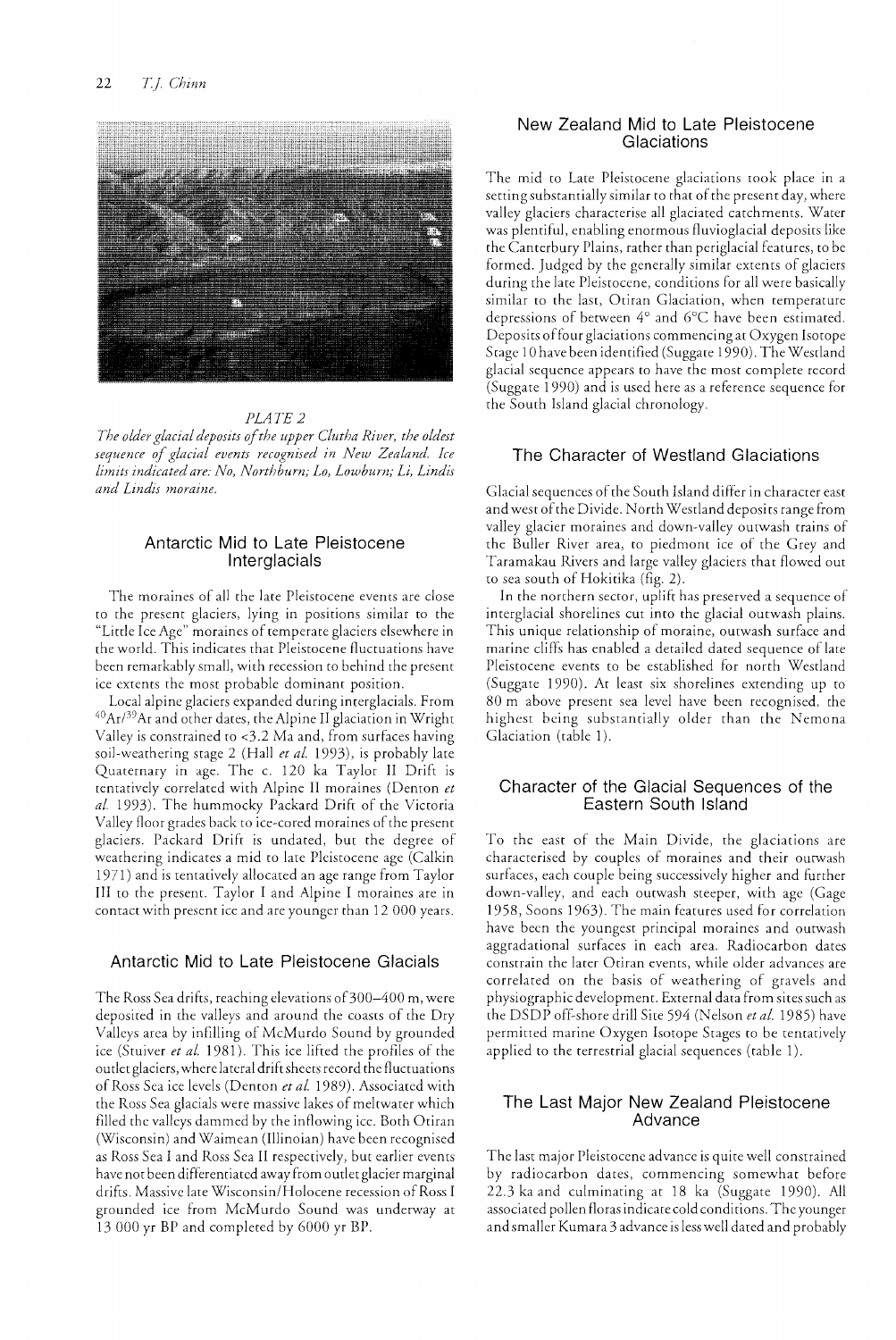occurred between about 16 and 14 ka. The rapid warming at c. 14 ka heralded the demise of the huge Pleistocene glaciers and the beginning of the present (Aranuian) interglacial. There followed several dated but poorly correlated "late glacial" readvances between 12 and 8 ka before the interglacial climatic optimum of the Holocene. A south Westland moraine, the Waiho Loop, has yidded a number of radiocarbon dates, many of which are coincident with the commencement of the Northern Hemisphere Younger Dryas event (11 000 <sup>14</sup>C yr BP).

#### The New Zealand Holocene

Throughout the Southern Alps, glaciers contracted rapidly to a small fraction of their Pleistocene extents, between 12 and 9 ka but with a number of dated re-advances (Gallatly et al. 1988). Several moraines have been dated in the period 9000 to 7600 yr BP, although there is other evidence of marked warming between 9000 and 5000 yr BP. Neoglacial activity commenced at 5000 yr BP and continued to the present, with numerous well-documented glacial fluctuations. Nested moraines indicate that the advances diminished in size only slightly towards the present.

# PRESENT GLACIER EQUILIBRIUM

#### Antarctica

The present glaciers of the Dry Valleys are approximately in equilibrium (Bull &Carnein 1970, Chinn 1985). Movement rates of the polar glaciers are two orders of magnitude slower than those of temperate glaciers, and so are the changes. Measured changes of frontal positions show that these glaciers are fluctuating in proportion to their flow and ablation regimes as dynamically as do temperate glaciers. Both advances and recessions are presently occurring, but there is no trend towards either advance or retreat. Many of the present cirque glacier moraines arc disproportionately large for the size of the glacier, suggesting that these glaciers have remained within the confines of their existing moraines for at least 3 ro 5 million years.

#### New Zealand

The New Zealand glaciers have been receding, often dramatically, from their maximum "Little Ice Age" extents attained towards the end of last century. However, since 1983 tbere has been a reversal of this trend, and currently almost all of the glaciers are advancing (Chinn 1995).

## ACKNOWLEDGEMENTS

I wish to express my thanks to Dr A. Ruddell for providing the opportunity to present this paper at the 1995 ANZAAS Conference in Hobart, and to Jane Forsyth for a very useful review of the manuscript.

#### **REFERENCES**

- BEU, A.G. EDWARDS, A.R. & PILLANS, B.]., 1987: A review of New Zealand Pleistocene stratigraphy, with emphasis on the marine rocks. *PROCEEDINGS OF THE FIRST INTERNATIONAL COLLOQUIUM ON QUATER NARYSTRATIGRAPHYOFAS!A PACfFICAREA: 250-* 269.
- BULL, C. & CARNEIN, C.R., 1970: The mass balance of a cold glacier: Meserve Glacier, south Victoria Land, Antarctica. *Int. Assoc. Sci. Hydro!' Pub!.* 86 (ISAGE): 429-446.
- CALKIN, P.E., 1971: Glacial geology of the Victoria Valley system, southern Victoria Land, Antarctica. *In* Crary, A.P. (Ed.): *ANTARCTIC SNOW AND ICE STUD!ES If: 363-412.*
- CARTWRIGHT, K., TREVES, S.B. & TORII, T., 1974: Geology of DVDP 4, Lake Vanda, Wright Valley, Antarctica. *Dry VaLLey DriLL. Proj. Bull.* 3: 49--74.
- CHINN, T.].H., 1985: Structure and equilibrium of the Dry Valleys glaciers. *N7. Antarct. Rec.* 6 (spec. issue):73-88.
- CHINN, T.J.H., 1995: Glacier fluctuations in the Southern Alps of New Zealand determined from snowline elevations. *Arct. Alp. Res.* 27(2): 187-198.
- CLARIDGE, G.G.C & CAMPBELL, LB., 1978: Moraines of probable Miocene age, Dry Valleys, Antarctica. *NZ Antarct.*   $Rec.1(2): 1-5.$
- DENTON, G.H., PRENTICE, M.L., KELLOGG, D.E. & KELLOGG, T.B., 1984: Late Tertiary history of the Antarctic ice sheet: Evidence from the Dry Valleys. *Geology* 12: 263- 267.
- DENTON, G.H., BOCKHEIM, J.G., WILSON, S.C. & STUIVER, M., 1989: Late Wisconsin and early Holocene glacial history, inner Ross embayment, Antarctica. *Quat. Res.* 31: 151- 182.
- DENTON, C.H., SUGDEN, D.E., MARCHANT, D.R., HALL, B.L. & WILCH, T.I., 1993: East Antarctic Ice Sheet sensitivity to Pliocene climate change from a Dry Valleys perspective. *Geogr. Ann.* 75A (4): 155-204.
- EDWARDS, A.R., 1987: An integrated biostratigraphy, magnetostratigraphy and oxygen isotope stratigraphy for the late Neogene of New Zealand. *NZ Geo!. Surv. Rec.*  23.
- GACE, M., 1945: The Tertiary and Quaternary geology of Ross, Westland. *Trans. R. Soc. NZ* 75: 138-159.
- GAGE, M., 1958: Late Pleistocene glaciation of the Waimakariri valley, Canterbury, New Zealand. *NZ* j. *Geo!. Geophys.*  I: 103-122.
- GELLATLY, A.F., CHINN, T.J,H. & ROTHLISBERGER, F., 1988: Holocene Glacier variations in New Zealand: a review. *Quat. Sci. Rev.* 7: 227-242.
- HALL, B.L., DENTON, G.H., Lux, D.R. & BOCKHEIM, J,G., 1993: Late Tertiary paleoclimate and ice-sheet dynamics inferred from surficial deposits in Wright Valley. *Geogr. Ann.*  75A (4): 239-267.
- HARWOOD, D.M ,1986. Oldest record of Cainozoic glacial-marine sedimentation in Antarctica (31 Myr): Results from MSSTS-1 drill-hole. *SAfr.* j. *Sci.* 82: 516-519.
- HENDY, CH., HEALY, T.R., RAYNER, E.M., SHAW, J, & WIl.SON, A.T., 1979: Late Pleistocene glacial chronology of the Taylor Valley, Antarctica, and global climate change. *Quat. Res.* II: 172-184.
- ISAAC, M.J., CHINN, T.]., EDBROOKE, S.W. & FORSYTH, P.J., 1996: GEOLOGY OF THE OLYMPUS RANGE AREA, *SOUTH VICTORIA LAND, ANTARCTICA. Institute of Geological and Nuclear Sciences geological map. Scale 1:50,000.* Institute of Geological and Nuclear Sciences Ltd, Lower Hutt, New Zealand.
- MARCHANT, D.R., DENTON, G.H. & SUGDEN, D.E., 1990: Surficial geology of Sessrumnir Valley, western Asgard Range, Antarctica: implications for late Tertiary ice-sheet overriding. *A nta rct.* j. *US 1990 Rev.* xxv (5): 53-55.